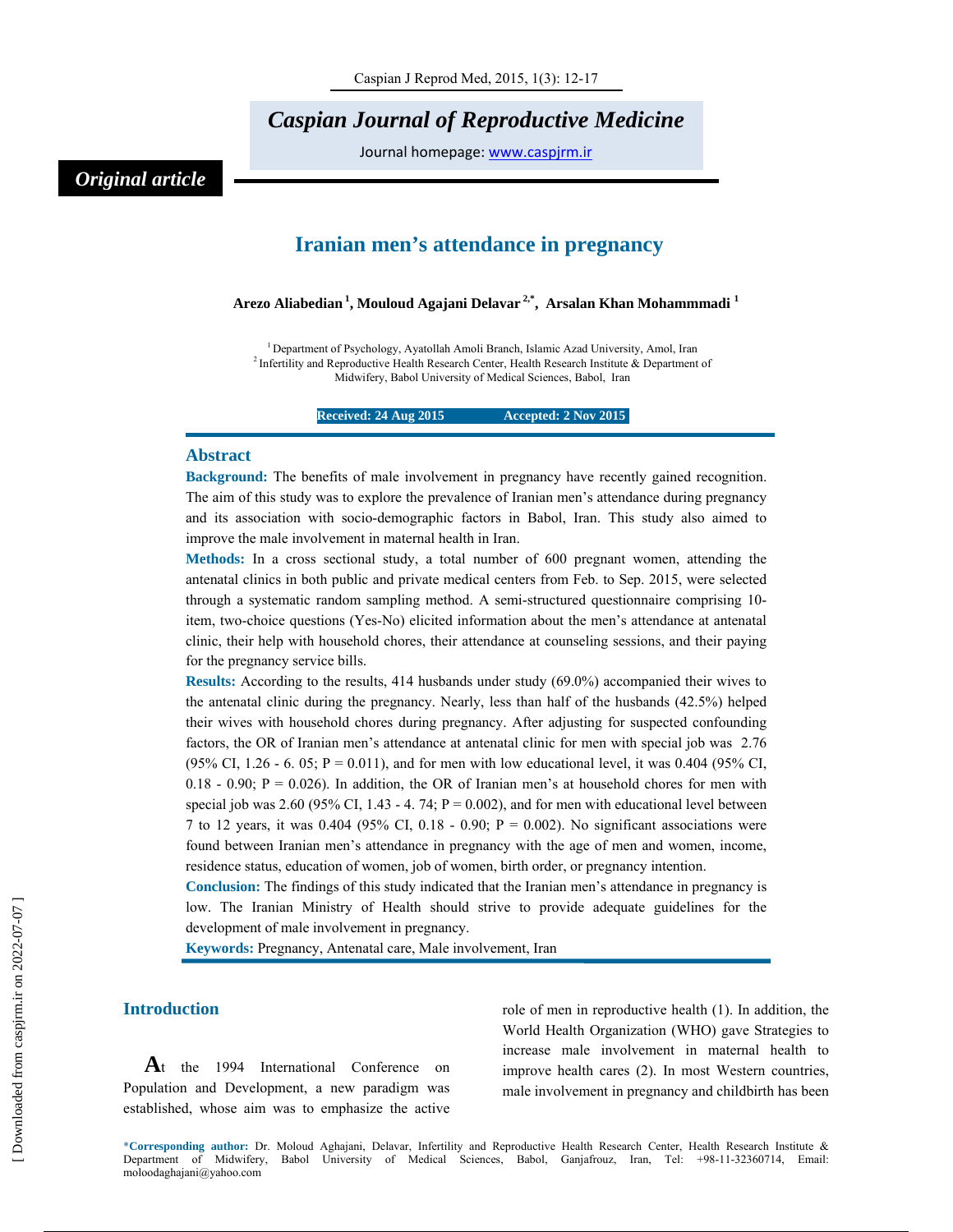reported to be incrementally on the rise (3, 4). Male involvement in maternal health is a relatively new concept in such developing countries as Iran (5). Given their cultural conditions and personality types, men are not able to attend much to maternal health (6- 8). Despite all the breakthroughs in health care policies, the Ministry of Health's Strategic Plan does not specifically include the number of services available to men at the maternal-child health clinics. Traditionally, Iranian ministry of Health and Primary Health Care facilities have their focus on women and constantly discourage male involvement.

Understanding the differential meanings of male involvement to men and women may lead to better predictions regarding the future attendance of males (9, 10). Therefore, the aim of this study was to explore the prevalence of Iranian men's attendance during pregnancy and its association with socio-demographic factors in Babol, Iran. This study also aimed to improve the male involvement in maternal health in Iran.

#### **Materials and Methods**

The Ethical Committees of the Medical Faculty of the Islamic Azad University, Ayatollah Amoli Branch, and Babol University of Medical Sciences approved this study. Informed written consents were also obtained from all the participants.

In a cross sectional study, a total number of 600 pregnant women, attending the antenatal clinics in both public and private medical centers from Feb. to Sep. 2015, were selected through a systematic random sampling method. A semi-structured questionnaire comprising 10-item, two-choice questions (Yes-No) elicited information about the men's attendance at antenatal clinic, their help with household chores, their attendance at counseling sessions, and their paying for the pregnancy service bills. The men and women who were separated during pregnancy and had one of the causes of death and divorce were excluded from the study.

The minimum sample size was estimated to be 600 individuals considering the 50% of the father's attendance, 50% of the lack of attendance, the margin error of 4%, and 95% of confidence level for the application of the Cochrane formula.

# Reprod Med

Men's attendance in pregnancy: A semi-structured questionnaire comprising 10-item, two-choice questions (Yes-No) elicited information about the men's attendance at antenatal clinic, their help with household chores, their attendance at counseling sessions, and their paying for the pregnancy service bills. This questionnaire was pre-tested by twenty subjects, and the ambiguous questions were restructured before use. The reliability of the male involvement questionnaire was estimated to be 0.72 through Cronbach's alpha internal consistency, and 0.68 for the whole questionnaire, which was measured through Split-Half using Spearman-Brown formula. The reliability of the Men's feedback questionnaire on the participation of men was estimated to be 0.71 through Cronbach's alpha and 0.65 by Split-Half.

Socio-demographic and obstetric factors: The socio-demographic factors include age, educational level, the marriage age of the respondents and the information regarding the residence status, occupation and income of the participants. The data related to parity and pregnancy type were assessed in the interview.

All analyses were performed with SPSS (version 16.0). Descriptive statistics were used to describe socio-demographic data. Multiple logistic regression was used to determine the relationship between men's attendance in pregnancy and socio-demographic factors. Cronbach's alpha statistical method was used to calculate reliability coefficient. The significance level of  $\alpha$ =0.5 was considered for all assumptions.

#### **Results**

The mean age of women and men was  $27.5 \pm 5.4$ and  $31.5 \pm 5.6$ , respectively. A total 498 (83.0%) of women were work outside and 17% (102/600) were housewife. For hundred and fourteen (69.0%) of the husbands (69.0%) accompanied their wives to the antenatal clinic during the pregnancy. Nearly, less than half of the husbands (42.5%) helped their wives with household chores during the pregnancy. Around 62.2% husbands encouraged their wives to attend antenatal clinic, counseled their wives to have adequate nutrition (71.0%), and paid for the antenatal service bills  $(94.5\%)$ .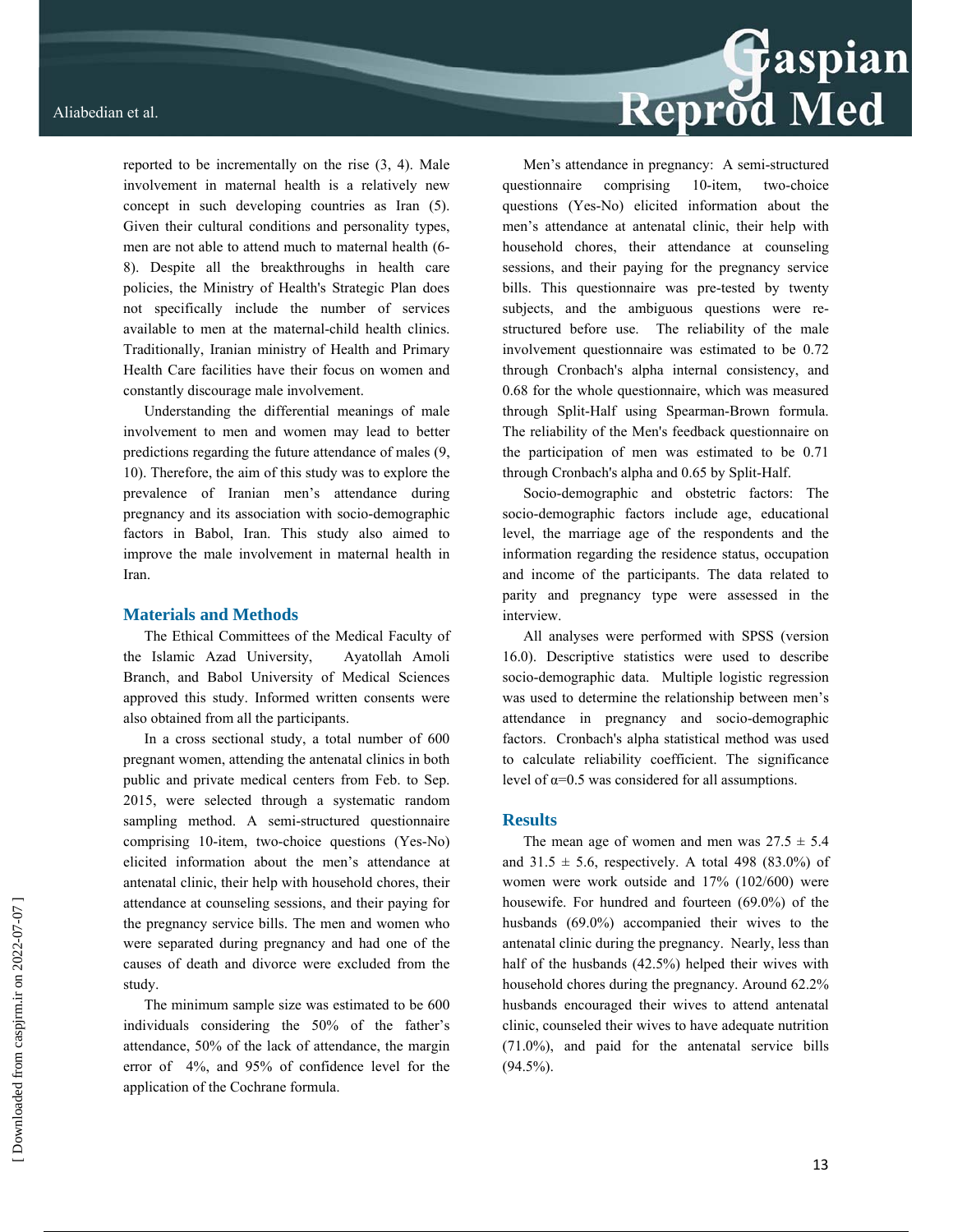

**Table 1.** Demographic characteristics of respondents  $(n = 600)$ 

|                                                      | <b>Total</b> |           | Attendance at antenatal clinic |           | <b>Household chores</b> |           |              |
|------------------------------------------------------|--------------|-----------|--------------------------------|-----------|-------------------------|-----------|--------------|
| <b>Variables</b>                                     |              | Yes       | $\overline{No}$                | ${\bf P}$ | Yes                     | no        | $\mathbf{p}$ |
|                                                      | N(%)         | N(%)      | N(%)                           |           | N(%)                    | N(%)      |              |
| Wife's age                                           |              |           |                                |           |                         |           |              |
| $<$ 25                                               | 174(29.0)    | 115(66.1) | 59(33.9)                       | 0.252     | 65(37.4)                | 109(62.6) | 0.214        |
| 25-34                                                | 367(61.2)    | 262(71.4) | 105(28.6)                      |           | 166(45.2)               | 201(54.8) |              |
| $\geq 35$                                            | 59(9.8)      | 37(62.7)  | 22(37.3)                       |           | 24(40.7)                | 35(59.3)  |              |
| Husband's age                                        |              |           |                                |           |                         |           |              |
| <25                                                  | 50(8.3)      | 30(60.0)  | 20(40)                         | 0.101     | 16(32.0)                | 34(68.0)  | 0.275        |
| 25-34                                                | 384(64.0)    | 276(71.9) | 108(28.1)                      |           | 165(43.0)               | 219(57.0) |              |
| $\geq 35$                                            | 166(27.7)    | 108(65.1) | 58(34.9)                       |           | 74(44.6)                | 92(55.4)  |              |
| Wife's education (years)                             |              |           |                                |           |                         |           |              |
| $<$ 9                                                | 36(6.0)      | 23(63.2)  | 13(36.1)                       | 0.013     | 16(44.4)                | 20(55.6)  | 0.245        |
| $9 - 12$                                             | 348(58.0)    | 226(64.9) | 122(35.1)                      |           | 138(39.7)               | 210(63.0) |              |
| $\geq$ 13                                            | 216(36.0)    | 165(76.4) | 51(23.6)                       |           | 101(46.8)               | 115(53.2) |              |
| Husband's education (years)                          |              |           |                                |           |                         |           |              |
| $<$ 9                                                | 54(9.0)      | 31(57.4)  | 23(42.6)                       | 0.001     | 23(42.6)                | 31(57.4)  | 0.003        |
| $9 - 12$                                             | 362(60.3)    | 238(65.7) | 124(43.4)                      |           | 135(37.3)               | 227(62.7) |              |
| $\geq$ 13                                            | 184(30.7)    | 145(78.8) | 39(21.2)                       |           | 97(52.7)                | 87(47.3)  |              |
|                                                      |              |           |                                |           |                         |           |              |
| Wife's occupation<br>Housewife                       | 498(83.0)    | 338(67.9) | 160(32.1)                      | 0.187     | 209(42.0)               | 289(58.9) | 0.560        |
| Work outside                                         | 102(17.0)    | 76(74.5)  | 26(25.5)                       |           | 46(54.1)                | 56(54.9)  |              |
|                                                      |              |           |                                |           |                         |           |              |
| Husband's occupation                                 |              |           |                                |           |                         |           |              |
| Worker                                               | 40(6.7)      | 25(62.5)  | 15(37.5)                       | 0.025     | 15(37.5)                | 25(62.5)  | 0.004        |
| Employed                                             | 70(11.7)     | 53(75.7)  | 17(24.3)                       |           | 35(50.0)                | 35(50.0)  |              |
| Certain professions (lawyers, doctors,<br>engineers) | 52(8.7)      | 44(84.6)  | 8(15.4)                        |           | 33(63.5)                | 19(36.5)  |              |
| Self-employment                                      | 438(73.0)    | 292(66.7) | 146(33.3)                      |           | 179(39.3)               | 266(60.7) |              |
| Income (Toman $\check{}/m$ )                         |              |           |                                |           |                         |           |              |
| < 750,000                                            | 57(9.5)      | 43(75.4)  | 14(24.6)                       | 0.343     | 18(31.6)                | 39(69.4)  | 0.294        |
| 750,000-1,500,000                                    | 315(52.5)    | 208(66.0) | 107(34.0)                      |           | 133(42.2)               | 182(57.8) |              |
| 1,500,000-2500,000                                   | 159(26.5)    | 112(70.4) | 47(29.6)                       |           | 73(45.9)                | 86(54.1)  |              |
| >2,500,000                                           | 69(115)      | 51(73.9)  | 18(26.1)                       |           | 31(44.9)                | 38(55.1)  |              |
| Residence status                                     |              |           |                                |           |                         |           |              |
| Urban                                                | 499(83.2)    | 343(68.7) | 156(31.3)                      | 0.757     | 211(42.3)               | 288(57.7) | 0.812        |
| Rural                                                | 101(16.8)    | 71(70.3)  | 30(29.7)                       |           | 44(43.6)                | 57(56.4)  |              |
| Bith order or last child                             |              |           |                                |           |                         |           |              |
| First                                                | 281(46.8)    | 203(72.2) | 78(27.8)                       | 0.062     | 125(44.5)               | 156(55.5) | 0.594        |
| second                                               | 209(34.8)    | 145(69.4) | 64(30.6)                       |           | 87(41.6)                | 122(58.4) |              |
| Third+                                               | 110(18.3)    | 66(60.0)  | 44(40.0)                       |           | 43(39.1)                | 67(60.9)  |              |
| Pregnancy intention                                  |              |           |                                |           |                         |           |              |
| wanted                                               | 516(86.0)    | 362(70.2) | 154(29.8)                      | 0.129     | 226(43.8)               | 290(26.2) | 0.111        |
| Unwanted                                             | 84(14.0)     | 52(61.9)  | 32(38.1)                       |           | 29(34.5)                | 55(65.5)  |              |

\*Toman;10 Rials=1tomans=0.0003 USD

The husbands with special job ( $p= 0.025$ ), higher education (p=0.001) more likely to be accompanied their wives to antenatal clinic during the pregnancy than were men with the other job or little education. The men were more likely to be assisted at household chore if they had special job (P=0.004). The husbands with lower education were less likely to be assisted at household chore than the higher education group (p=0.003). The results for men's attendance at antenatal clinic and household chores in the analysis of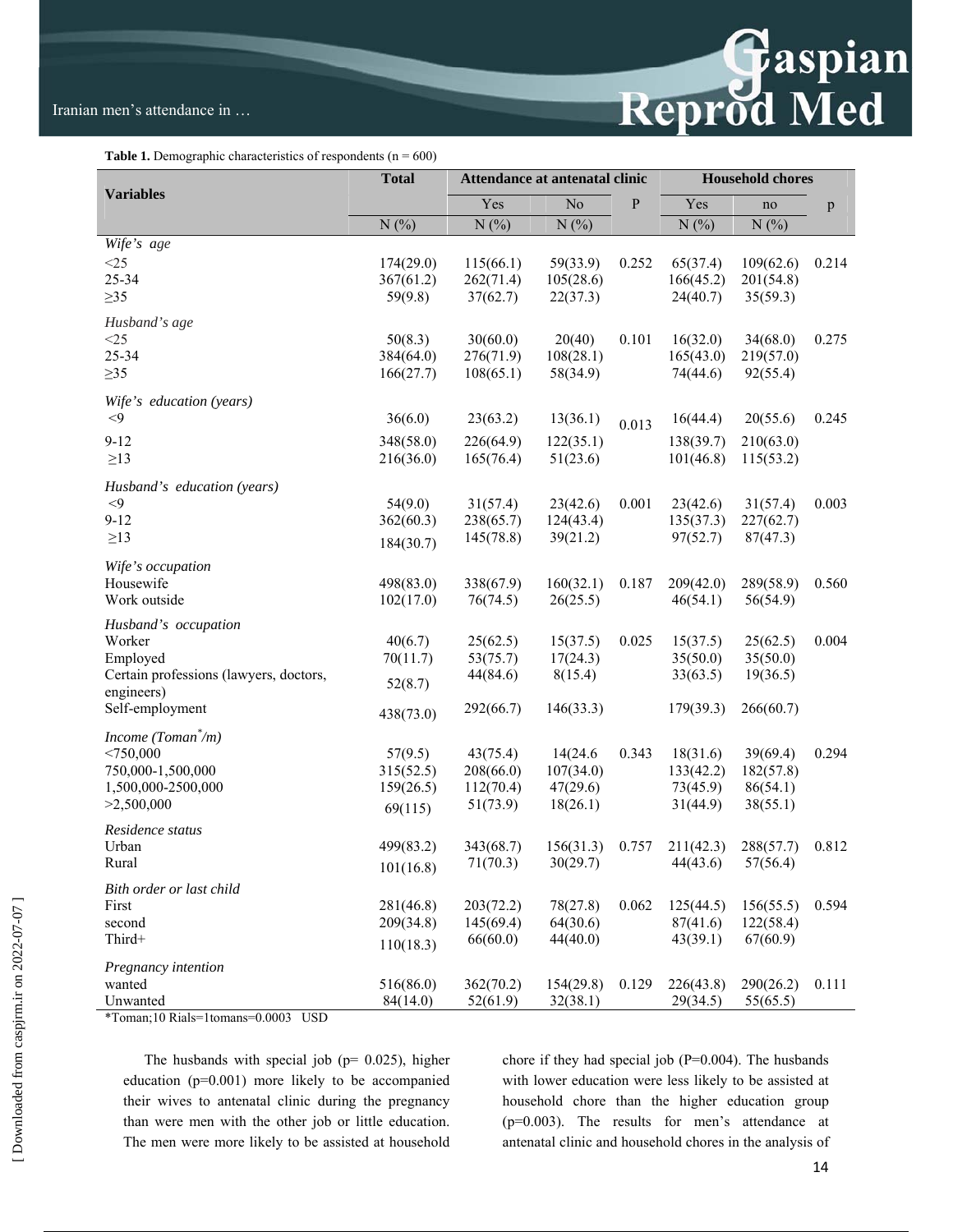**Table 2.** Association of various factors with Iranian men's attendance at antenatal clinic and household chores by multivariate logistic regression ( $n = 600$ )

| <b>Variables</b>              | Attendance at antenatal clinic |            |              | <b>Household chores</b> |            |                |  |
|-------------------------------|--------------------------------|------------|--------------|-------------------------|------------|----------------|--|
|                               | <b>OR</b>                      | 95% CI     | $\mathbf{P}$ | <b>OR</b>               | 95% CI     | $\overline{P}$ |  |
| Wife's age                    |                                |            |              |                         |            |                |  |
| $<$ 25                        | 0.90                           | 0.39, 2.05 | 0.793        | 0.98                    | 0.45, 2.15 | 0.966          |  |
| 25-34                         | 1.15                           | 0.59, 2.27 | 0.677        | 1.27                    | 0.67, 2.43 | 0.466          |  |
| $\geq$ 35                     | 1.00                           |            |              |                         |            |                |  |
| Husband's age                 |                                |            |              |                         |            |                |  |
| $<$ 25                        | 0.922                          | 0.40, 2.13 | 0.850        | 0.64                    | 0.28,1.46  | 0.290          |  |
| 25-34                         | 1.338                          | 0.83, 2.15 | 0.229        | 0.92                    | 0.59,1.43  | 0.698          |  |
| $\geq$ 35                     | 1.00                           |            |              | 1.00                    |            |                |  |
| Wife's education (years)      |                                |            |              |                         |            |                |  |
| $\leq$ 9                      | 1.03                           | 0.40       | 0.944        | 1.426                   | 0.58, 3.50 | 0.438          |  |
| $9 - 12$                      | $0.80\,$                       | 0.49       | 0.388        | 1.148                   | 0.72, 1.83 | 0.565          |  |
| $\geq$ 13                     | 1.00                           |            |              | 1.00                    |            |                |  |
| Husband's education (years)   |                                |            |              |                         |            |                |  |
| $<$ 9                         | 0.40                           | 0.18, 0.90 | 0.026        | 0.57                    | 0.27, 1.22 | 0.147          |  |
| $9 - 12$                      | 0.60                           | 0.35, 1.01 | 0.057        | 0.48                    | 0.30, 0.77 | 0.002          |  |
| $\geq$ 13                     | 1.00                           |            |              | 1.00                    |            |                |  |
|                               |                                |            |              |                         |            |                |  |
| Wife's occupation             |                                |            | 0.616        |                         |            |                |  |
| Housewife                     | 1.158<br>1.00                  | 0.654      |              | 1.28<br>1.00            | 0.77, 2.13 | 0.340          |  |
| Employed                      |                                |            |              |                         |            |                |  |
| Husband's occupation          |                                |            |              |                         |            |                |  |
| Worker                        | 0.866                          | 0.44, 1.71 | 0.678        | 0.956                   | 0.49, 1.87 | 0.896          |  |
| Employee                      | 1.606                          | 0.89, 2.89 | 0.114        | 1.524                   | 0.91, 2.54 | 0.106          |  |
| Certain professions (lawyers, | 2.758                          | 1.257,6.05 | 0.011        | 2.601                   | 1.43, 4.74 | 0.002          |  |
| doctors, engineers)           |                                |            |              |                         |            |                |  |
| Self-employment               | 1.00                           |            |              | 1.00                    |            |                |  |
| Income $(Toman^*/m)$          |                                |            |              |                         |            |                |  |
| $<$ 750,000                   | 1.990                          | 0.77, 5.13 | 0.155        | 0.869                   | 0.37, 2.05 | 0.749          |  |
| 750,000-1,500,000             | 0.981                          | 0.50, 1.94 | 0.955        | 1.385                   | 0.74, 2.60 | 0.310          |  |
| 1,500,000-2500,000            | 0.986                          | 0.49, 1.99 | 0.969        | 1.413                   | 0.75, 2.68 | 0.289          |  |
| >2,500,000                    | 1.00                           |            |              | 1.00                    |            |                |  |
| Residence Status              |                                |            |              |                         |            |                |  |
| Urban                         | 0.701                          | 0.43, 1.15 | 0.161        | 0.757                   | 0.48, 1.20 | 0.239          |  |
| Rural                         | 1.00                           |            |              | 1.00                    |            |                |  |
| Bith order or last child      |                                |            |              |                         |            |                |  |
| First                         | 1.963                          | 1.16, 3.31 | 0.012        | 1.220                   | 0.70,2.12  | 0.481          |  |
| second                        | 1.538                          | 0.94, 2.52 | 0.088        | 1.093                   | 0.66, 1.80 | 0.726          |  |
| Third+                        | 1.00                           |            |              | 1.00                    |            |                |  |
| Pregnancy intention           |                                |            |              |                         |            |                |  |
| wanted                        | 1.180                          | 0.71, 1.97 | 0.526        | 1.36                    | 0.82, 2.28 | 0.235          |  |
| Unwanted                      | 1.00                           |            |              | 1.00                    |            |                |  |

-Potential confounders used in each characteristic were other characteristics

\*Toman;10 Rials=1tomans=0.0003 USD

age of women and men, income, residence status, education of women, job of women, birth order, or pregnancy intention were non significant (Table1).

In order to better examine the characteristics of those men who attendance at antenatal clinic and

household chores, the estimated adjusted odds ratio (with 95% CI) for associations between various factors and Iranian men's attendance at antenatal clinic and household chores were calculated. As shown in table 2, the adjusted OR for Iranian men's attendance at

Reprod Med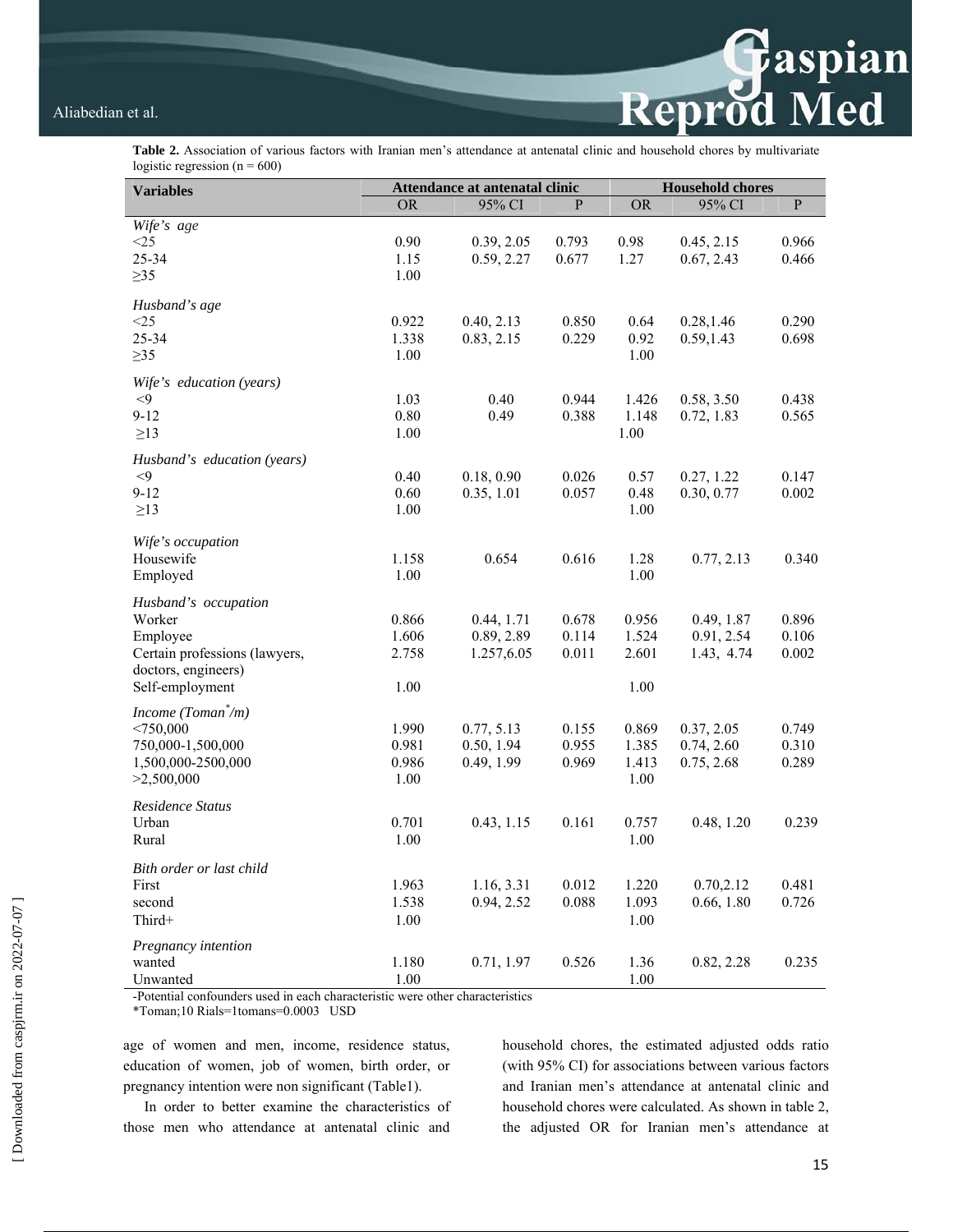antenatal clinic in men with special job was 2.76 (95% CI,  $1.26 - 6$ ,  $0.05$ ;  $P = 0.011$ ), and for men with low educational level, it was 0.404 (95% CI, 0.18 - 0.90; P = 0.026). In addition, the OR of Iranian men's at household chores for men with special job was 2.60 (95% CI, 1.43 - 4. 74;  $P = 0.002$ ), and for men with educational level between 7 to 12 years, it was 0.404 (95% CI, 0.18 - 0.90; P = 0.002). No significant associations were found between Iranian men's at household chores with the age of men and women, income, residence status, education of women, job of women, or pregnancy intention (Table 2).

#### **Discussion**

The data from this study provide insights on how males get involved in antenatal care in north of Iran. First of all, the results of this study showed that 69.0% of Iranian men attended the antenatal clinics during the pregnancy. There are, however, few other studies, bearing similar results. Mortazavi et al (2011), for instance, reported 25% of men's attendance at the antenatal clinic in Shahrood, Iran (11). This could be due to the differences in socio-cultural factors, which allow the likelihood of the participation of men during the pregnancy of their wives (12). However, when compared with developed countries, men's attendance at the antenatal clinics was deemed to be low in Babol, Iran (3, 4). nterestingly, men with special jobs (lawyers, doctors, engineers) and higher education were more likely to attend antenatal clinics. Similarly, the findings of some studies in other countries showed that men's attendance at antenatal clinic could be correlated with their jobs and educational levels (13). Many factors such as specific education on various kinds of participation in the family affairs, men's attendance in childbirth classes, and social and behavioral changes may affect the genesis of men's attendance in antenatal clinic (8, 14-16). Secondly, our results also showed that less than a fifth of husbands helped with household chores during the pregnancy. Also, nearly, less than half of the husbands helped their wives with household chores during pregnancy. More than half of husbands encouraged their wives to attend antenatal clinic, counseled their wives to have adequate nutrition, and paid for the antenatal service bills.

In addition, this study proved that men with special jobs and higher educational levels were more likely to help their wives with household chores than were their

## Reprod Med

respective counterparts. In a similar study carried out in Nigeria, it was demonstrated that men who had higher educational levels and professional jobs were more likely to participate in household activities (13). In Iran, gender norms have been attributed to lack of male involvement in household chore (17). In other words, men are not inclined to do household chores at home in Iran on account of the fact that male involvement in household chores in Iran is perceived as men's weakness.

There are some limitations for this study. There is a possibility of reporting bias or exaggeration regarding men's attendance in various family affairs. This could stem from some women's fear or their discomfort in sharing all information related to their real life with others.

#### **Conclusion**

Despite all the limitations, the findings of this study could be used as a basis for increasing male involvement in health issues, especially the reproductive health. The Iranian Ministry of Health should strive to provide adequate guidelines for male involvement in pregnancy in the area in order to reduce such gender inequalities as "Entry forbidden to men" in all antenatal clinics. It is vital to hold child birth classes for men in order to raise their awareness of the benefits of their presence during the pregnancy of their wives. Emphasis should also be put on practical education to increase the involvement of men in maternal health issues, especially during pregnancy, and ways of improving the roles of gender in the community.

#### **Acknowledgements**

The authors acknowledge the assistance of the Islamic Azad University. Ayatollah Amoli Branch and Babol University of Medical Sciences for their support, and the participants for their kind attendance in this study.

#### **Conflict of Interest**

 The authors declare that they have no competing interests.

#### **References**

1. United Nations. International conference on population and development programme of action. Twentieth Anniversary Edition ed: UNFPA; 2014.